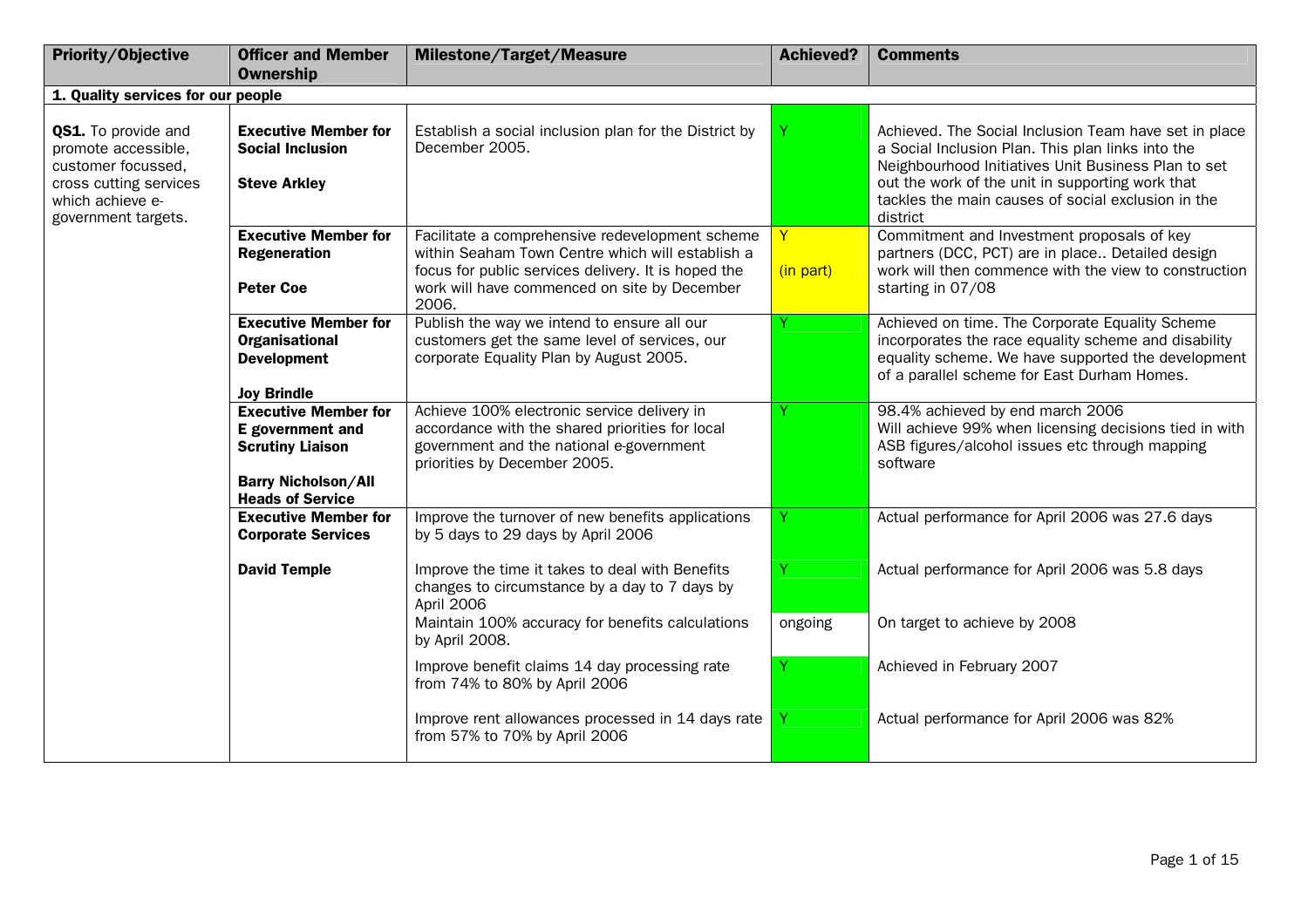| <b>Executive Member for</b><br>E government and<br><b>Scrutiny Liaison</b><br><b>Barry Garside</b> | Develop more ways to both improve customer<br>information and to engage the public in our<br>decision making through electronic means by<br>December 2005                                                                                                                                                       |                                            | The information available to the public via the<br>Council's website in respect of the Democratic<br>process has been improved. An interactive, multi<br>media information service is planned when the<br>Council's Consultation and Engagement Strategy is<br>finalised.                                                                                 |
|----------------------------------------------------------------------------------------------------|-----------------------------------------------------------------------------------------------------------------------------------------------------------------------------------------------------------------------------------------------------------------------------------------------------------------|--------------------------------------------|-----------------------------------------------------------------------------------------------------------------------------------------------------------------------------------------------------------------------------------------------------------------------------------------------------------------------------------------------------------|
|                                                                                                    | Provide public access to the Council's meetings<br>and associated meetings agenda, reports an d<br>minutes via the Council's website by December<br>2005.                                                                                                                                                       |                                            | All Agendas, Minutes and Reports for Council<br>meetings to which the Public has right of Access have<br>been available on the Council's Website with effect<br>from May 2005                                                                                                                                                                             |
| <b>Executive Member for</b><br>E government and<br><b>Scrutiny Liaison</b><br><b>Barry Garside</b> | Promote interaction between Councillors and their<br>constituents utilising new technology by providing<br>the facility for Councillors to have their own web<br>pages which would contain all relevant information<br>including committee membership, ward<br>representation surgery details by December 2005. |                                            | Individual Councillors webpages are available which<br>contain all relevant information that the public may<br>wish to access. Delivered from October 2005<br>Member training is being delivered to improve<br>member ability to interact electronically with<br>constituents                                                                             |
| <b>Barry Nicholson/</b><br><b>All Heads of Service</b>                                             | Roll out our Customer Relationship Management<br>system to provide one point of Contact to the<br>Council by March 2006                                                                                                                                                                                         | (in part)                                  | Generic Service request function through the CRM<br>became fully operational for Customer Services Staff<br>from May 07<br>Residents can make service requests through the<br>kiosks, linked to the CRM<br>Citizen Self Service from the comfort of their own<br>homes or via any other public access point across the<br>district is planned for late 07 |
| <b>Executive Member for</b><br><b>Organisational</b><br><b>Development</b>                         | Maximise advances in new technology by April<br>2007 measured by the number of systems<br>introduced                                                                                                                                                                                                            | Target<br>abandoned                        |                                                                                                                                                                                                                                                                                                                                                           |
| <b>Barry Nicholson/All</b><br><b>Heads of Service</b><br><b>Joy Brindle</b>                        | Ensure staff are trained in new technology by April<br>2007 measured by the number of users achieving<br>the European Driving Licence in Computing<br>Review our complaints procedure by September                                                                                                              | Y<br><b>Target</b><br><b>reviewed</b><br>Y | 12 employees piloted the course- all completed.<br>Changes in funding from central government have<br>resulted in the scheme being reviewed. In house<br>training delivered instead - piloted with EDH, to be<br>rolled out across the Council.                                                                                                           |
| <b>Joy Brindle</b><br><b>Peter Faill</b>                                                           | 2005.<br>Review the performance management framework<br>and develop measurable outcomes for each<br>priority area by September 2005.                                                                                                                                                                            |                                            | Revised Service Planning Process. Measurable<br>Outcomes identified in new Corporate Plan 2007-10                                                                                                                                                                                                                                                         |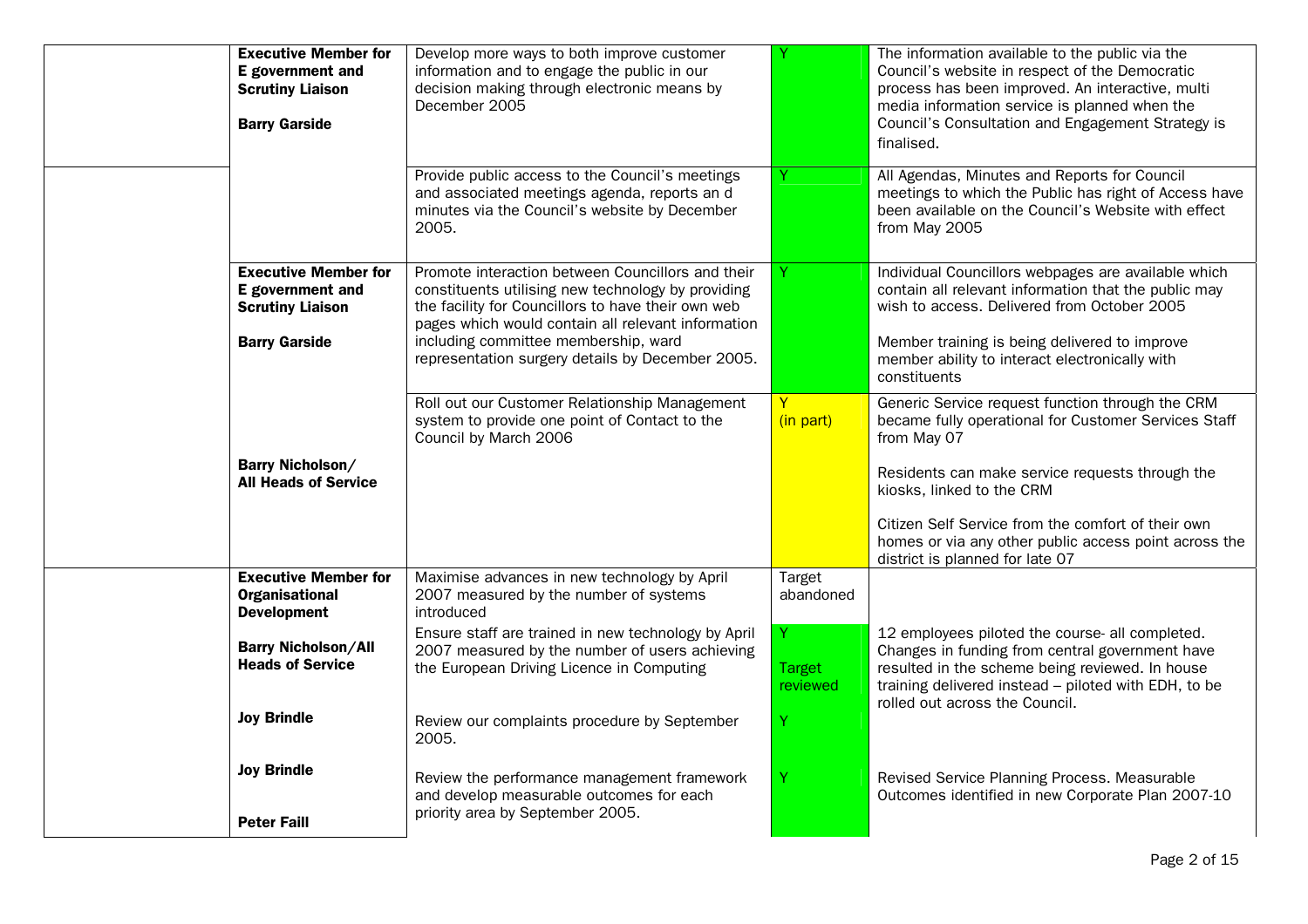|                                                                                            |                                                                                           | Fully agree a Corporate Procurement Strategy by<br>April 2007.                                                                                                                         |                                    |                                                                                                                                                                                           |
|--------------------------------------------------------------------------------------------|-------------------------------------------------------------------------------------------|----------------------------------------------------------------------------------------------------------------------------------------------------------------------------------------|------------------------------------|-------------------------------------------------------------------------------------------------------------------------------------------------------------------------------------------|
| QS2. To develop our<br>community leadership<br>and engagement role                         | <b>Executive Member for</b><br><b>Regeneration</b>                                        | Review the Community Strategy by August 2006.                                                                                                                                          | N.                                 | Community Strategy review has begun                                                                                                                                                       |
| and to develop<br>partnerships under the<br>auspices of the Local<br>Strategic Partnership | <b>Joy Brindle</b><br><b>Peter Coe</b>                                                    | Produce community capacity building actions from<br>within the revised Community Development<br>Strategy and action plan, which is to be developed<br>by March 2007.                   |                                    | Incorporated into review of Community Engagement<br>Strategy, completed April 07                                                                                                          |
|                                                                                            | <b>Executive Member for</b><br>Organisational<br><b>Development</b><br><b>Joy Brindle</b> | Publish the way we engage and consult our<br>community by putting in place a Community<br>Engagement Strategy by March 2006.                                                           | Although<br>target date<br>slipped | Work is almost complete                                                                                                                                                                   |
|                                                                                            | <b>Executive Member for</b><br><b>Social Inclusion</b><br><b>Steve Arkley</b>             | Ensure that young people from the Youth Forum<br>attend the LSP by September 2005.                                                                                                     |                                    | The Youth Forum is now a recognised voting body on<br>the LSP.                                                                                                                            |
|                                                                                            | <b>Executive Member for</b><br>Organisational<br><b>Development</b><br><b>Joy Brindle</b> | Refine the Neighbourhood Renewal Unit Self<br>Assessment model to ensure that the Performance<br>Management framework of the LSP is reflective of<br>local circumstance by March 2006. |                                    |                                                                                                                                                                                           |
|                                                                                            | <b>Executive Member for</b><br><b>Social Inclusion</b><br><b>Steve Arkley</b>             | Consider the introduction of community awards for<br>volunteers working within the district by March<br>2006.                                                                          |                                    | Achieved. As part of the Pride in Easington initiative a<br>Community Awards programme has been initiated to<br>recognise the good work of volunteers in supporting<br>their communities. |

| Priority/Objective                              | <b>Member Ownership</b>     | <b>Milestone/Target/Measure</b>                                                                        | <b>Achieved?</b> | <b>Comments</b>                                                                                                  |
|-------------------------------------------------|-----------------------------|--------------------------------------------------------------------------------------------------------|------------------|------------------------------------------------------------------------------------------------------------------|
|                                                 |                             |                                                                                                        |                  |                                                                                                                  |
| 2. Striving for excellence in the workplace     |                             |                                                                                                        |                  |                                                                                                                  |
| <b>FE1.</b> To ensure effective                 | <b>Executive Member for</b> | Human Resources Strategy fully operational by                                                          |                  |                                                                                                                  |
| recruitment development                         | <b>Corporate Services</b>   | April 2006.                                                                                            |                  |                                                                                                                  |
| motivation, recognition<br>and rewarding staff. |                             | Consider positive action to increase the number of<br>employees belonging to black and minority ethnic | Actions          | Vacancies are advertised in more web-sites dedicated<br>to ethnic minorities. Joint advert (Durham Districts) in |
|                                                 | <b>Reg Gott</b>             | communities by June 2006.                                                                              | introduced,      | 'Ethnic Britain Directory'.                                                                                      |
|                                                 |                             |                                                                                                        | however          |                                                                                                                  |
|                                                 |                             |                                                                                                        | have not         |                                                                                                                  |
|                                                 |                             |                                                                                                        | achieved         |                                                                                                                  |
|                                                 |                             |                                                                                                        | increase         |                                                                                                                  |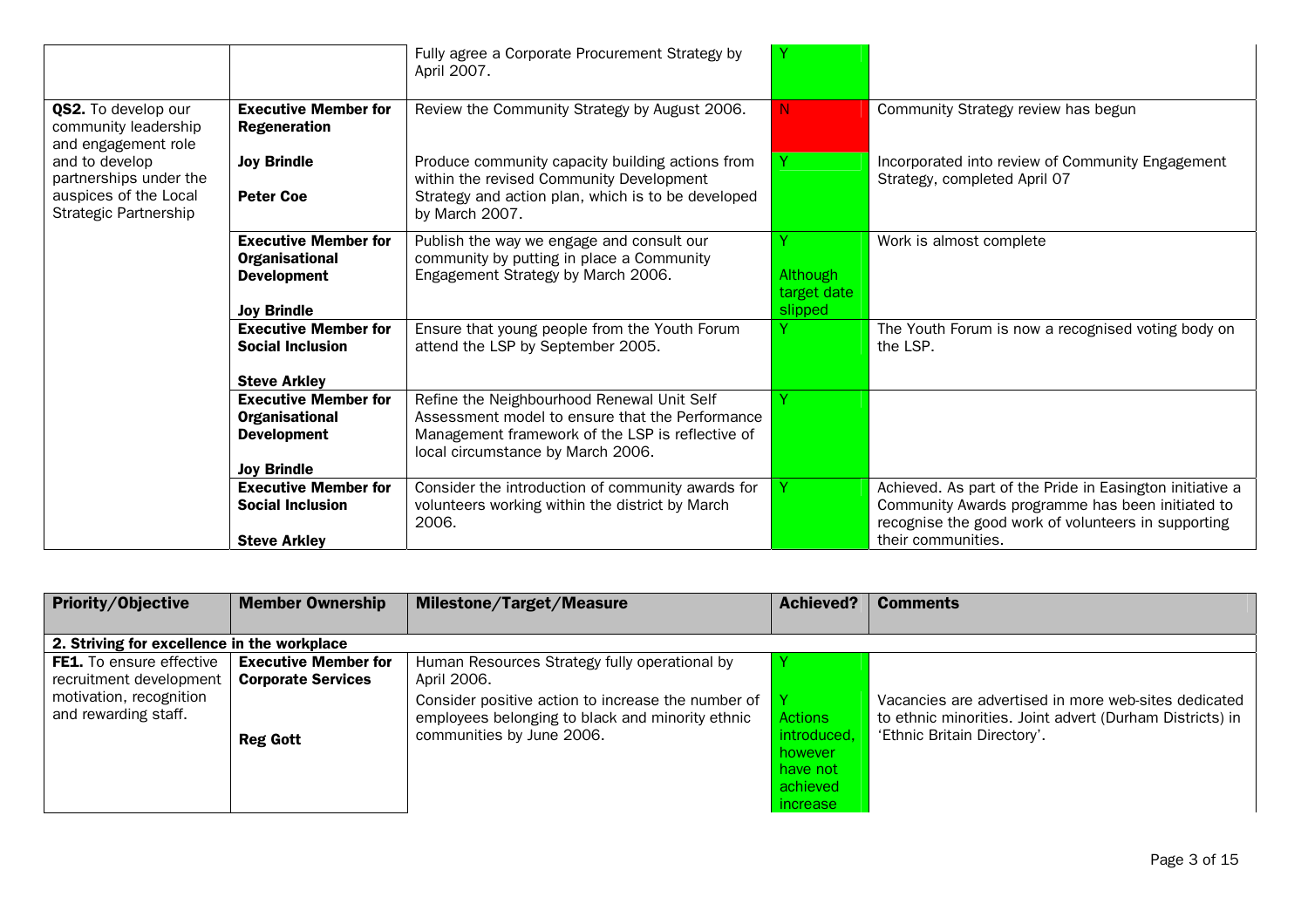|                                                                            |                                                                            | Implement the integrated HR/Payroll system by<br>June 2005.                                                                                                                              |                                    |                                                                                                                                                                            |
|----------------------------------------------------------------------------|----------------------------------------------------------------------------|------------------------------------------------------------------------------------------------------------------------------------------------------------------------------------------|------------------------------------|----------------------------------------------------------------------------------------------------------------------------------------------------------------------------|
|                                                                            |                                                                            | Introduce on-line job applications and e-<br>recruitment by December 2005.                                                                                                               | Y<br>(in part)                     | Job applications packs are available on website and<br>e-mail. Further plan to improve on-line response by<br>October 2007                                                 |
|                                                                            |                                                                            | Introduce and implement a new Child Protection<br>Policy by March 2006 to help us effectively control<br>and manage new areas of work.                                                   | <b>Target date</b><br>slipped      | Policy developed, adopted and distributed. Briefing<br>sessions completed, training ongoing for existing and<br>new employees.                                             |
|                                                                            |                                                                            | Develop and implement revised Disciplinary and<br>Capability procedures by March 2006.                                                                                                   | Ÿ                                  | New policies developed, adopted and implemented                                                                                                                            |
|                                                                            |                                                                            | Review of Management of Change Document by<br>March 2006.                                                                                                                                | $\mathbf{Y}$                       | Review delayed to take account of Age Discrimination<br>Regulations. Consultation with Trade Unions<br>complete. Expect to adopt July 2007.                                |
|                                                                            |                                                                            | Develop a policy and consider the practicalities of<br>Home/Remote Working by December 2005.                                                                                             | (in part)                          | Complete.                                                                                                                                                                  |
|                                                                            |                                                                            | Reduce the corporate sickness rate to an average<br>of 10 days per employee by April 2006.                                                                                               | Y                                  | Complete. BVPI outturn for 2005/6 was 8.7 days per<br>employee - much better than the target. Outturn for<br>2006/7 was 8.6 days per employee                              |
|                                                                            |                                                                            | Seek a further award in recognition of our<br>Workplace Health Promotion Activities by<br>December 2005.                                                                                 |                                    | Silver Award achieved.                                                                                                                                                     |
|                                                                            | <b>Executive Member for</b><br><b>Organisational</b><br><b>Development</b> | Ensure risk management is firmly a part of our<br>culture by April 2007.                                                                                                                 | Y                                  | Revised Risk Management Strategy developed<br><b>Corporate Risks Reviewed</b>                                                                                              |
|                                                                            | <b>Barry Garside</b>                                                       |                                                                                                                                                                                          |                                    | Risk Management Software Implemented<br>Risk Management Training arrangements completed                                                                                    |
|                                                                            |                                                                            |                                                                                                                                                                                          |                                    | Risk Assurance framework now linked to development<br>of Audit Committee                                                                                                   |
|                                                                            | <b>Joy Brindle</b>                                                         | Ensure project management skills are being used<br>across the Council so that projects are completed<br>effectively, on time and in accordance with their<br>objectives by October 2005. |                                    | Project management is embedded across the Council,<br>with major examples this year being E Government<br>and EDH improvement, but there are numerous<br>smaller examples. |
| <b>SFE2.</b> To develop the<br>capacity to achieve in<br>the organisation. | <b>Executive Member for</b><br><b>Organisational</b><br><b>Development</b> | Carry out a best value review of council support<br>services by December 2005 to make these<br>services more effective, efficient and economic.                                          | Although<br>target date<br>slipped | Review completed April 07. To be fully implemented<br>May/June 07                                                                                                          |
|                                                                            | <b>Joy Brindle</b>                                                         |                                                                                                                                                                                          |                                    |                                                                                                                                                                            |
|                                                                            |                                                                            | Apply for this year's 'Investors in Excellence'<br>award.                                                                                                                                | Υ                                  | Completed in timeframe. No award given                                                                                                                                     |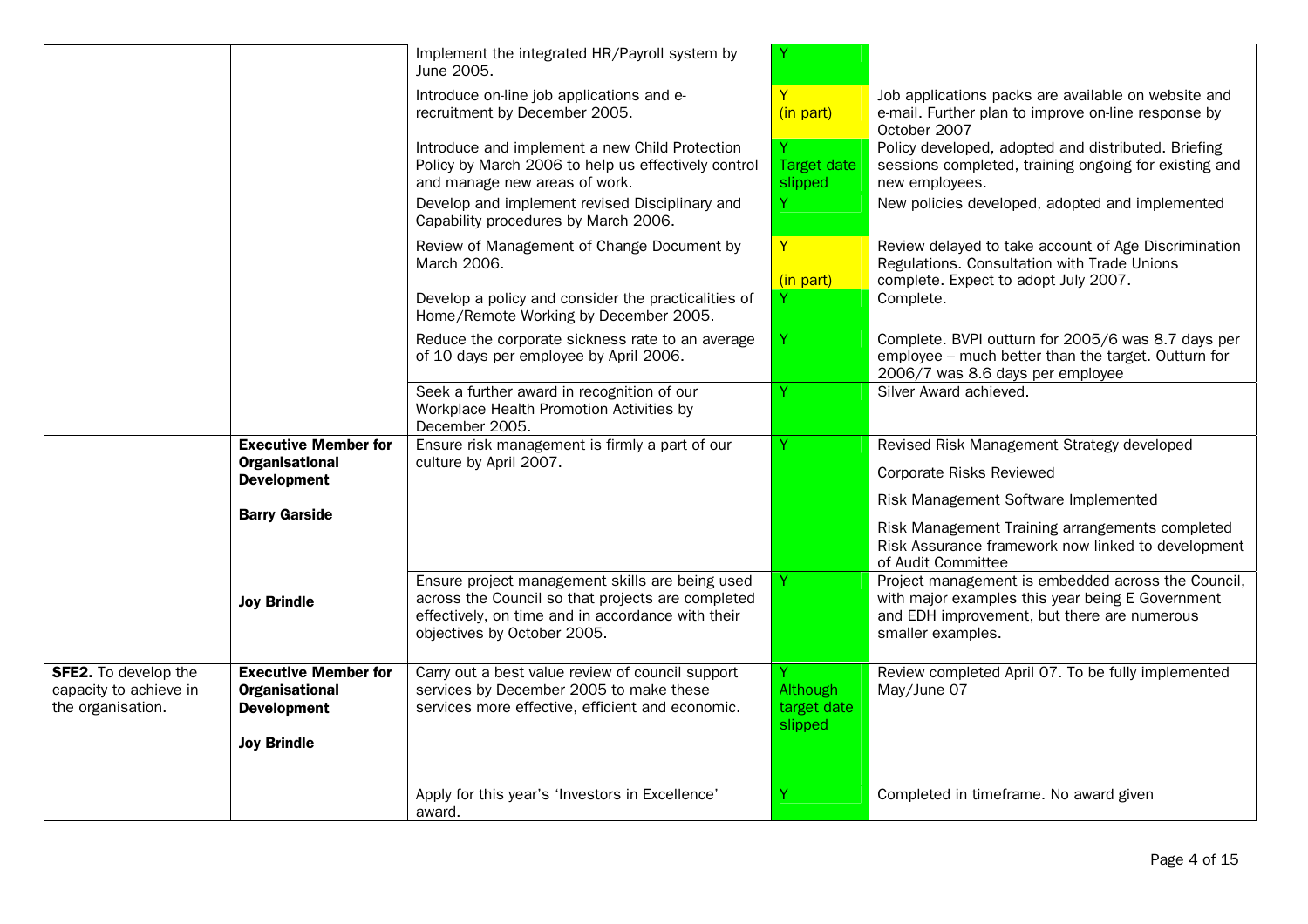| <b>SFE3.</b> To ensure the<br>corporate health of the<br>Council through sound<br>and prudent financial | <b>Executive Member for</b><br><b>Corporate Services</b><br><b>David Temple</b> | Improve our Council Tax collection rate from 95.4%<br>to 97% by March 2006.                                                                  |    | Collection rate for 2006 was 96.3% which is upper<br>quartile performance after deprivation factors are<br>taken in to account and is a 0.9% increase on the<br>previous year |
|---------------------------------------------------------------------------------------------------------|---------------------------------------------------------------------------------|----------------------------------------------------------------------------------------------------------------------------------------------|----|-------------------------------------------------------------------------------------------------------------------------------------------------------------------------------|
| management.                                                                                             |                                                                                 | Improve our business rate collection to 98.5% by<br>March 2006.                                                                              | N. | Target was not achieved because of enterprise zone<br>amendments and collection rate was 97.2%                                                                                |
|                                                                                                         |                                                                                 | Improve decision-making and provide early<br>information by completing our final accounts one<br>week earlier by 30 <sup>th</sup> June 2006. |    |                                                                                                                                                                               |
| <b>SFE4.</b> Ro ensure the<br>corporate health of the<br>Council through sound                          | <b>Executive Member for</b><br><b>Corporate Services</b>                        | Develop appropriate targets, indicators and<br>monitoring procedures in relation to the<br>environmental policy by December 2005.            |    |                                                                                                                                                                               |
| and prudent<br>environmental<br>management.                                                             | <b>Joy Brindle</b>                                                              |                                                                                                                                              |    |                                                                                                                                                                               |

| Priority/Objective                 | <b>Member Ownership</b>                   | <b>Milestone/Target/Measure</b>                                                                                                | <b>Achieved?</b> | <b>Comments</b>                                    |
|------------------------------------|-------------------------------------------|--------------------------------------------------------------------------------------------------------------------------------|------------------|----------------------------------------------------|
|                                    |                                           |                                                                                                                                |                  |                                                    |
| 3. A sustainable job for everyone. |                                           |                                                                                                                                |                  |                                                    |
| <b>SJ1.</b> To secure economic     | <b>Executive Member for</b>               | Support the creation of 180 new start-up                                                                                       |                  | 224 new-start up business supported to April 07    |
| well-being and provide             | <b>Regeneration</b>                       | businesses in the District by April 2007.                                                                                      |                  |                                                    |
| quality, equal and diverse         |                                           | Work with partners on measures to increase                                                                                     |                  | Employability Action Plan produced & Employability |
| sustainable employment.            | <b>Sarah Slaven</b>                       | economic activity levels in order to narrow the<br>gap with the County average by April2007.                                   | (in part)        | Task Group established for the district            |
|                                    |                                           | Complete a feasibility study for hotel provision in<br>Peterlee to meet the requirements of businesses<br>within the district: |                  |                                                    |
| <b>SJ2.</b> To promote sound       | <b>Executive Member for</b>               | Work via the Business Forum to raise awareness                                                                                 | N.               | Information sharing - businesses communicated on   |
| environmental                      | the Environment and                       | of environmental management in business by                                                                                     |                  | environmental issues on an ad hoc basis.           |
| management in the                  | <b>Transport</b>                          | April 2006.                                                                                                                    |                  |                                                    |
| business sector                    |                                           |                                                                                                                                |                  |                                                    |
|                                    | <b>Sarah Slaven/Joy</b><br><b>Brindle</b> |                                                                                                                                |                  |                                                    |
| <b>SJ3.</b> To bring about         | <b>Executive Member for</b>               | Secure new retail investment in Seaham Town                                                                                    |                  | To be completed Oct 07                             |
| effective end uses for             | <b>Regeneration</b>                       | Centre by April 2007                                                                                                           | Target date      |                                                    |
| major redevelopment                |                                           |                                                                                                                                | slipped          |                                                    |
| sites imnroving the                |                                           |                                                                                                                                |                  |                                                    |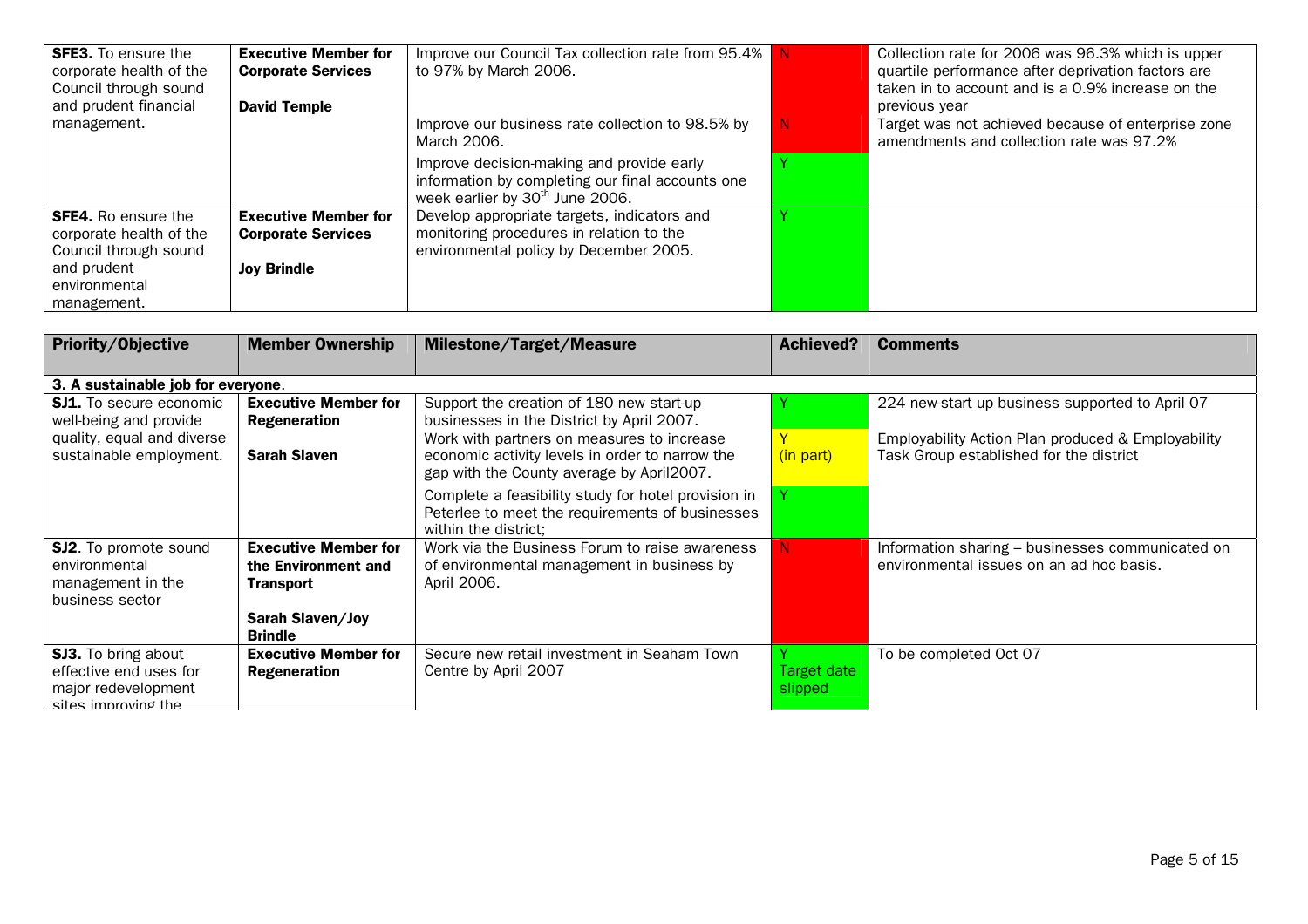| sites improving the<br>environment and leading<br>to employment growth,<br>greater housing choice<br>and improved choice of<br>shopping & leisure<br>facilities. | <b>Peter Coe</b>                                                                             | Secure improvements to the St Johns Square<br>area, East of Church Street Area and the North<br>Dock area, Seaham by April 2008.                                                                                                                   | $(in part -$<br>ongoing)      | St Johns - see OS1<br>East of Church St - linked to Seaham Town Centre -<br>above).<br>North Dock - new dock gates, pontoons completed.<br>Funding for new locks and initiatives to encourage<br>small maritime businesses completed. Work<br>programme to be completed by June 2008. Phase 3,<br>Heritage restoration programme to commence on<br>completion of above. |
|------------------------------------------------------------------------------------------------------------------------------------------------------------------|----------------------------------------------------------------------------------------------|----------------------------------------------------------------------------------------------------------------------------------------------------------------------------------------------------------------------------------------------------|-------------------------------|-------------------------------------------------------------------------------------------------------------------------------------------------------------------------------------------------------------------------------------------------------------------------------------------------------------------------------------------------------------------------|
|                                                                                                                                                                  |                                                                                              | Develop a masterplan to help secure<br>improvements in and around Peterlee by March<br>07                                                                                                                                                          | (in part)                     | Peterlee Masterplan - Phase 1 works complete.<br>Phase 2 commissioned and will include Housing and<br>Town Centre Masterplan activity. Peterlee Town centre<br>Strategy to be completed by December 07.                                                                                                                                                                 |
|                                                                                                                                                                  | <b>Richard Prisk</b>                                                                         | Promote the development of a second phase at<br>Dalton Park by April 2007.                                                                                                                                                                         | N.                            | Regular discussions with the promoters of the Dalton<br>Park scheme are on going to identify further<br>development opportunities that might form part of a<br>second phase of development.                                                                                                                                                                             |
|                                                                                                                                                                  |                                                                                              | Commence the development of the Thomas<br>Brothers Site by April 2007                                                                                                                                                                              |                               | Thomas Bros development fully underway.                                                                                                                                                                                                                                                                                                                                 |
|                                                                                                                                                                  | <b>Peter Coe</b>                                                                             | Murton Colliery Site by April 2007.                                                                                                                                                                                                                |                               | Ongoing, discussions around creation of mix of<br>living/work space                                                                                                                                                                                                                                                                                                     |
|                                                                                                                                                                  | <b>Sarah Slaven</b>                                                                          | Complete the first stage on environmental<br>improvements to Peterlee North East Industrial<br>Estate by March 2006.<br>Progress the development of a business<br>incubator facility and start on site, with a view to<br>completion by July 2006. | <b>Target date</b><br>slipped | Novus Business Centre was opened in November<br>2006                                                                                                                                                                                                                                                                                                                    |
| <b>SJ4.</b> To support and<br>develop the tourism<br>potential of the District.                                                                                  | <b>Executive Member for</b><br><b>Community and</b><br><b>Culture</b><br><b>Sarah Slaven</b> | Improve the tourist infrastructure of the district by<br>increasing the number of tourism promotional<br>outlets by 15 and securing the grading of 2<br>accommodation providers in the district by March<br>2006.                                  |                               | promotional outlets increased by 20<br>3 providers graded                                                                                                                                                                                                                                                                                                               |

| <b>Priority/Objective</b>                                                                                                | <b>Member Ownership</b>                                         | <b>Milestone/Target/Measure</b>                                                                                                                                                                                                                                                               | Achieved? | <b>Comments</b>                                                                                                                                                                                                                                                                                                                                                                         |
|--------------------------------------------------------------------------------------------------------------------------|-----------------------------------------------------------------|-----------------------------------------------------------------------------------------------------------------------------------------------------------------------------------------------------------------------------------------------------------------------------------------------|-----------|-----------------------------------------------------------------------------------------------------------------------------------------------------------------------------------------------------------------------------------------------------------------------------------------------------------------------------------------------------------------------------------------|
| 4. Decent Homes for all.                                                                                                 |                                                                 |                                                                                                                                                                                                                                                                                               |           |                                                                                                                                                                                                                                                                                                                                                                                         |
| <b>DH1.</b> To achieve a 2 star<br>service in Housing to<br>enable the ALMO to<br>deliver decent homes for<br>residents. | <b>Executive Member for</b><br><b>Housing</b><br>lan Morris/EDH | Continue to implement improvements to<br>achieve the decent homes standard. It is<br>expected that by March 2006 27% of Council<br>stock will have achieved decent homes<br>standard. This target will be revised in 2007-<br>8 to reflect expected investment into the<br>capital programme. |           | Despite the ongoing investment in Council Housing<br>under the Capital programme the %compliance with<br>Decent Homes is continuing to fall. This is<br>predominantly caused by the rate of failure of properties<br>being in excess of the available investment levels.<br>EDH are making significant progress towards achieving<br>the required 2* standard across all service areas. |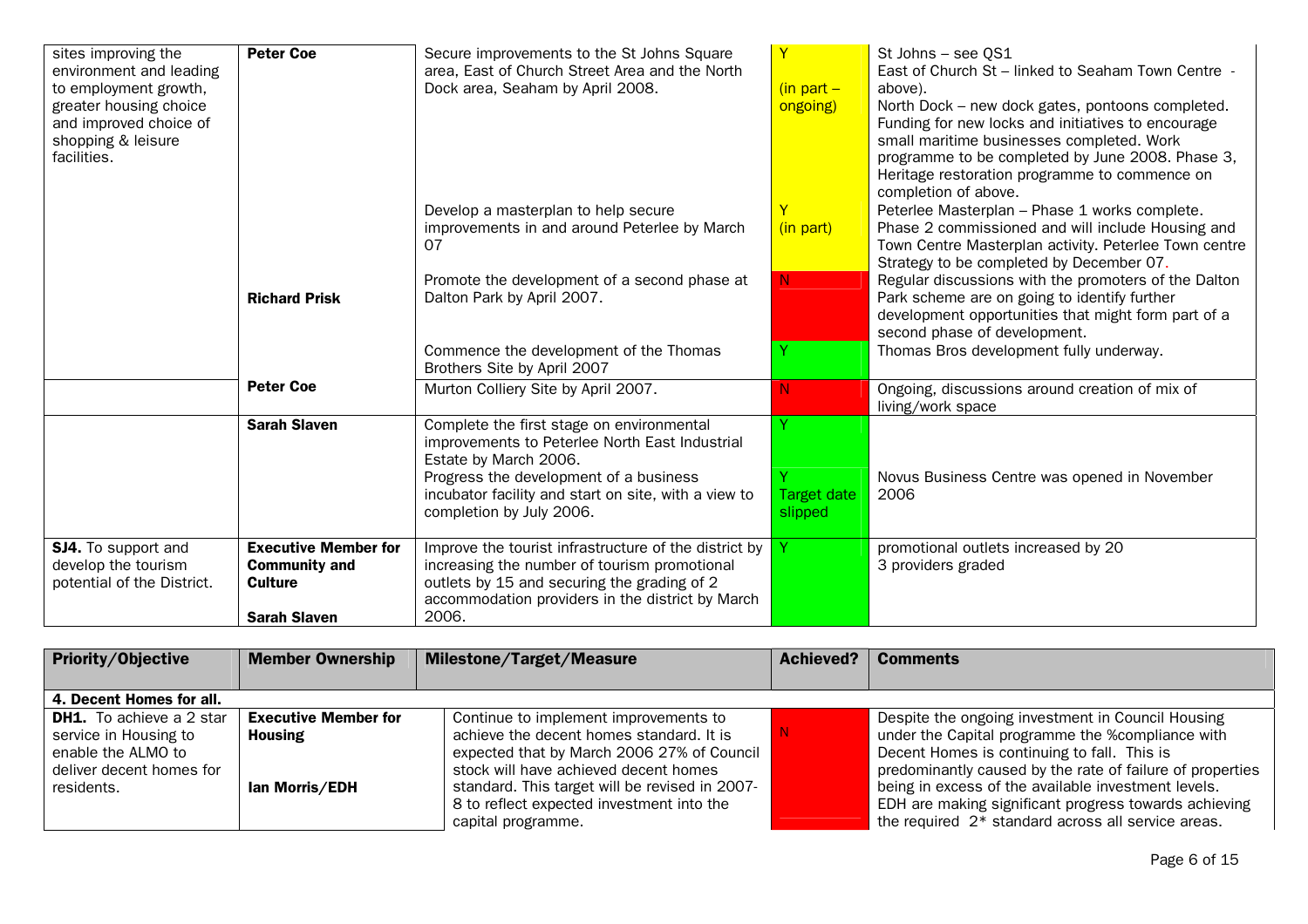|                                                                                                           |                                                                                                         | Agree a revised management agreement with<br>East Durham homes by December 2005.                                                                                                 |                     | New format Delivery Plan and Delegation Schedule<br>agreed between EDH & DoE April 2006.                                                                                                                                                                                                                                                                                                                           |
|-----------------------------------------------------------------------------------------------------------|---------------------------------------------------------------------------------------------------------|----------------------------------------------------------------------------------------------------------------------------------------------------------------------------------|---------------------|--------------------------------------------------------------------------------------------------------------------------------------------------------------------------------------------------------------------------------------------------------------------------------------------------------------------------------------------------------------------------------------------------------------------|
|                                                                                                           |                                                                                                         | Review and update our Housing Strategy<br>Statement by April 2006<br>Comply with the CRE's code of practice in<br>Rented housing by September 2005.                              | Y<br>(in part)      | A project plan has been put in place to produce a<br>revised Housing Strategy, to be published in July 2007<br>Achieved March 2006                                                                                                                                                                                                                                                                                 |
|                                                                                                           |                                                                                                         | Achieve a fit for purpose rating by the<br>Government Office for the Housing Business<br>Plan by September 2005.                                                                 |                     | The Council's HRA Business Plan was accredited as 'Fit<br>for Purpose' by Government Office in February 2006                                                                                                                                                                                                                                                                                                       |
|                                                                                                           |                                                                                                         | Continue the move towards the introduction<br>of choice based lettings by April 2007.                                                                                            | Y                   | Work is ongoing between the Council and EDH on the<br>phased development of CBL, and we are also working on<br>a sub-regional project to link the District's policies with a<br>common approach to CBL by 2010.                                                                                                                                                                                                    |
| DH2. To reduce<br>inequality for residents by<br>improving standards of<br>private sector housing.        | <b>Executive Member for</b><br><b>Housing</b><br>Ian Morris/EDH/Graeme<br><b>Reed</b><br>lan Morris/EDH | As part of the Housing Strategy develop a<br>Housing Area Renewal Programme with initial<br>attention focused on Easington Colliery and<br>Dawdon renewal area by December 2005. | Y                   | Work is continuing on group repair in Dawdon (phase 6)<br>and the demolitions of the B Streets in Easington have<br>been completed, bar 2 properties which contain roosting<br>bats.                                                                                                                                                                                                                               |
|                                                                                                           |                                                                                                         | Introduce selective licensing of private<br>Landlords in area of low demand by April<br>2006 or as legislation is introduced.                                                    |                     | We are currently consulting with local residents and<br>landlords in preparation for a pilot Selective Licensing<br>scheme proposed for the Wembley area of Easington<br>Colliery. Secretary of State permission is likely to be<br>sought in September 2007.                                                                                                                                                      |
|                                                                                                           |                                                                                                         | Increase membership of the accredited<br>landlord scheme by a further 10 landlords by<br>April 2006.                                                                             | Ÿ                   |                                                                                                                                                                                                                                                                                                                                                                                                                    |
| <b>DH3.</b> To reduce energy<br>consumption and Carbon<br>Dioxide emissions by 30%<br>by 2011 in domestic | <b>Executive Member for the</b><br><b>Environment and Transport</b>                                     | Comply with the Home Energy Conservation<br>Act to reduce domestic energy consumption<br>and carbon dioxide emissions by 2% per<br>annum.                                        | Y<br><b>Ongoing</b> | Target achieved for 2006/7                                                                                                                                                                                                                                                                                                                                                                                         |
| properties.                                                                                               | <b>Cliff Duff</b>                                                                                       | Maximise annual uptake of the Government's<br>Warm Front fuel poverty home insulation<br>grant scheme.                                                                           | Υ                   | District of Easington Warm Homes Campaign continues<br>to work in partnership with the County Durham Energy<br>Partnership and Government Grants Agency to maximise<br>uptake of the Warm Front scheme. Promotional<br>mechanisms include community venues, door to door<br>promotions, press promotions and direct mailing plus<br>referrals via District of Easington corporate energy<br>conservation web site. |
|                                                                                                           |                                                                                                         | Secure external funding to provide a private<br>sector home insulation discount scheme by<br>2006.                                                                               | Ÿ                   | The NRF funded over 60's home insulation scheme has<br>proved to be a huge success with over 1400 private<br>sector homes having been insulated. Further funding is<br>being sought to ensure that continuation of the scheme<br>in future years.                                                                                                                                                                  |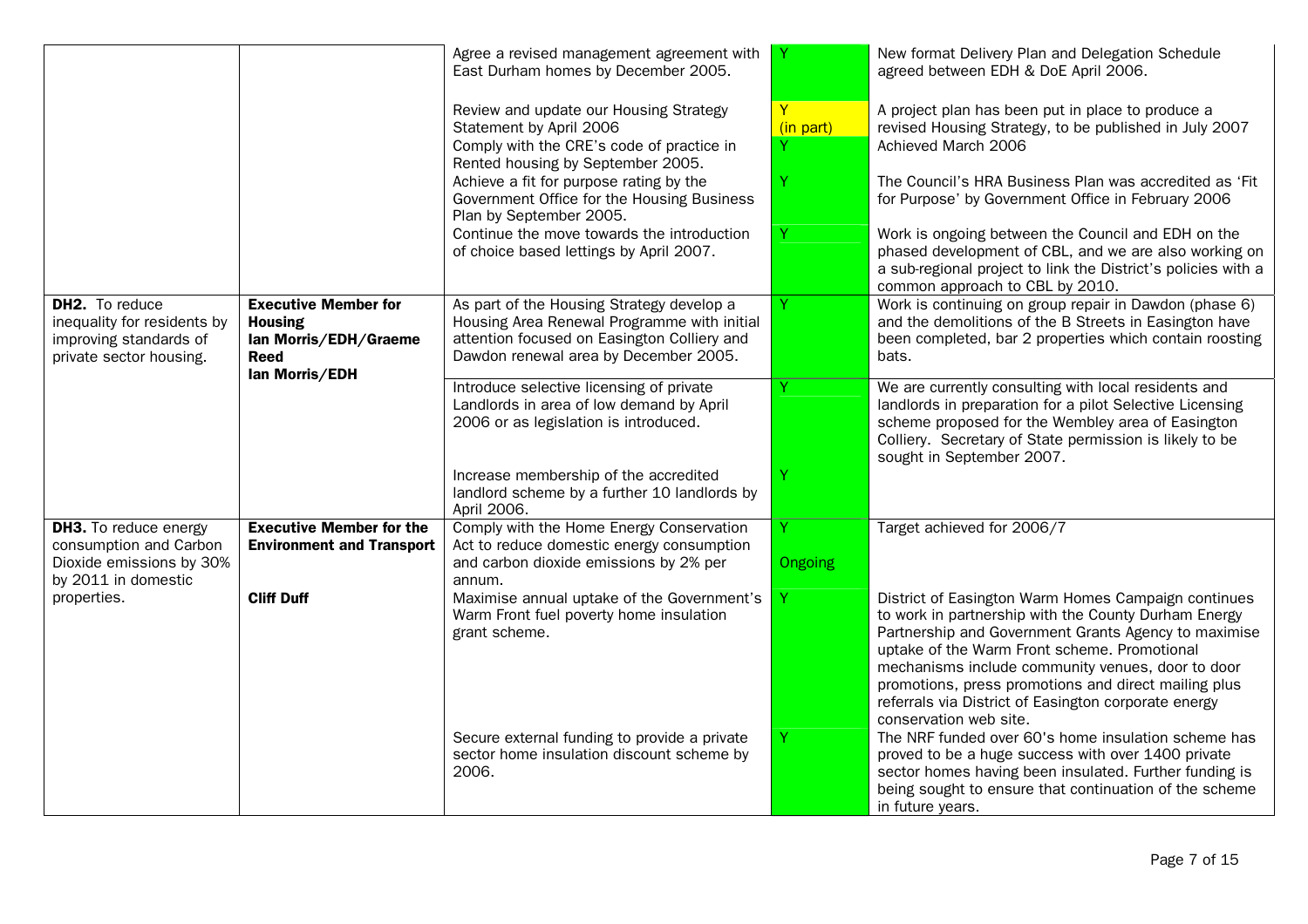| Priority/Objective                                         | <b>Member Ownership</b>     | Milestone/Target/Measure                                             | <b>Achieved?</b> | <b>Comments</b>                                                                                    |
|------------------------------------------------------------|-----------------------------|----------------------------------------------------------------------|------------------|----------------------------------------------------------------------------------------------------|
|                                                            |                             |                                                                      |                  |                                                                                                    |
| 5. Clean, tidy communities.<br><b>CTC1.</b> To improve our | <b>Executive Member for</b> | Link our Street Wardens with the Police during                       |                  | Street wardens have been located at Peterlee and                                                   |
| surroundings by tackling                                   | the Environment and         | 2005-06 to allow better joint working and                            |                  | Seaham police offices to enable regular joint working                                              |
| pollutants such as litter,                                 | <b>Transport</b>            | improve enforcement regarding anti-social                            |                  | with police. In addition, the street wardens have been                                             |
| dog dirt, abandoned                                        |                             | behaviour and environmental offences.                                |                  | equipped with the police 'airwaves' communication                                                  |
| vehicles, street cleaning                                  | <b>Keith Parkinson</b>      |                                                                      |                  | equipment which allows immediate contact while on                                                  |
| and environmental                                          |                             |                                                                      |                  | patrol and speeds up the response to incidents                                                     |
| improvement.                                               |                             |                                                                      |                  | reported by the public. Daily tasking meetings are                                                 |
|                                                            |                             |                                                                      |                  | held with the police beat teams at Peterlee and                                                    |
|                                                            |                             | Seek accreditation of the street warden scheme                       |                  | Seaham Police Offices.<br>A stakeholder day was held in June 2005 involving                        |
|                                                            |                             | and adopt all new powers available, including                        |                  | local councillors, resident associations and other                                                 |
|                                                            |                             | those arising from the Clean Neighbourhoods                          |                  | agencies to produce an action plan for improving the                                               |
|                                                            |                             | and Environment Act.                                                 |                  | street wardens service. Accreditation of the scheme                                                |
|                                                            |                             |                                                                      |                  | has been achieved and existing street wardens have                                                 |
|                                                            |                             |                                                                      |                  | been trained up to use the enhanced powers and                                                     |
|                                                            |                             |                                                                      |                  | training for new Officers is ongoing. Work plans are in                                            |
|                                                            |                             |                                                                      |                  | place to make sure wardens are authorised, trained<br>and equipped to use the full range of powers |
|                                                            |                             |                                                                      |                  | available.                                                                                         |
|                                                            |                             | Implement the Liveability fund to secure                             |                  | The Coast and Countryside rangers scheme was                                                       |
|                                                            |                             | improvements in environmental service delivery.                      |                  | successfully started in 2005 and approval has now                                                  |
|                                                            |                             |                                                                      |                  | been obtained to continue this until 2008.                                                         |
|                                                            |                             | Review and develop community engagement in                           | Ÿ                | Work on environmental issues has been incorporated                                                 |
|                                                            |                             | relation to performance on environmental issues<br>by December 2005. |                  | into the service design elements of the Community<br>Engagement Framework                          |
|                                                            |                             |                                                                      |                  |                                                                                                    |
|                                                            |                             | Reduce the number of dog fouling complaints by                       | N                | Proactive enforcement work involving regular patrols                                               |
|                                                            |                             | 10% during 2005-2006.                                                |                  | and record levels of fixed penalty notices being issued                                            |
|                                                            |                             |                                                                      |                  | to offenders has lead to more people carrying bags to                                              |
|                                                            |                             |                                                                      |                  | clean up after their dogs. However the level of                                                    |
|                                                            |                             |                                                                      |                  | complaints made to the Council about dog fouling did                                               |
|                                                            |                             |                                                                      |                  | not reduce during 2005-6. A free dog chipping has<br>resulted in 1200 dog owners having their dogs |
|                                                            |                             |                                                                      |                  | chipped and an associated 'responsible dog                                                         |
|                                                            |                             |                                                                      |                  | ownership' campaign has been carried out in order to                                               |
|                                                            |                             |                                                                      |                  | encourage people to be more responsible regarding                                                  |
|                                                            |                             |                                                                      |                  | their dogs. It is considered that increased publicity of                                           |
|                                                            |                             |                                                                      |                  | the Council's services is leading to more people                                                   |
|                                                            |                             |                                                                      |                  | reporting problems with stray dogs and fouling.                                                    |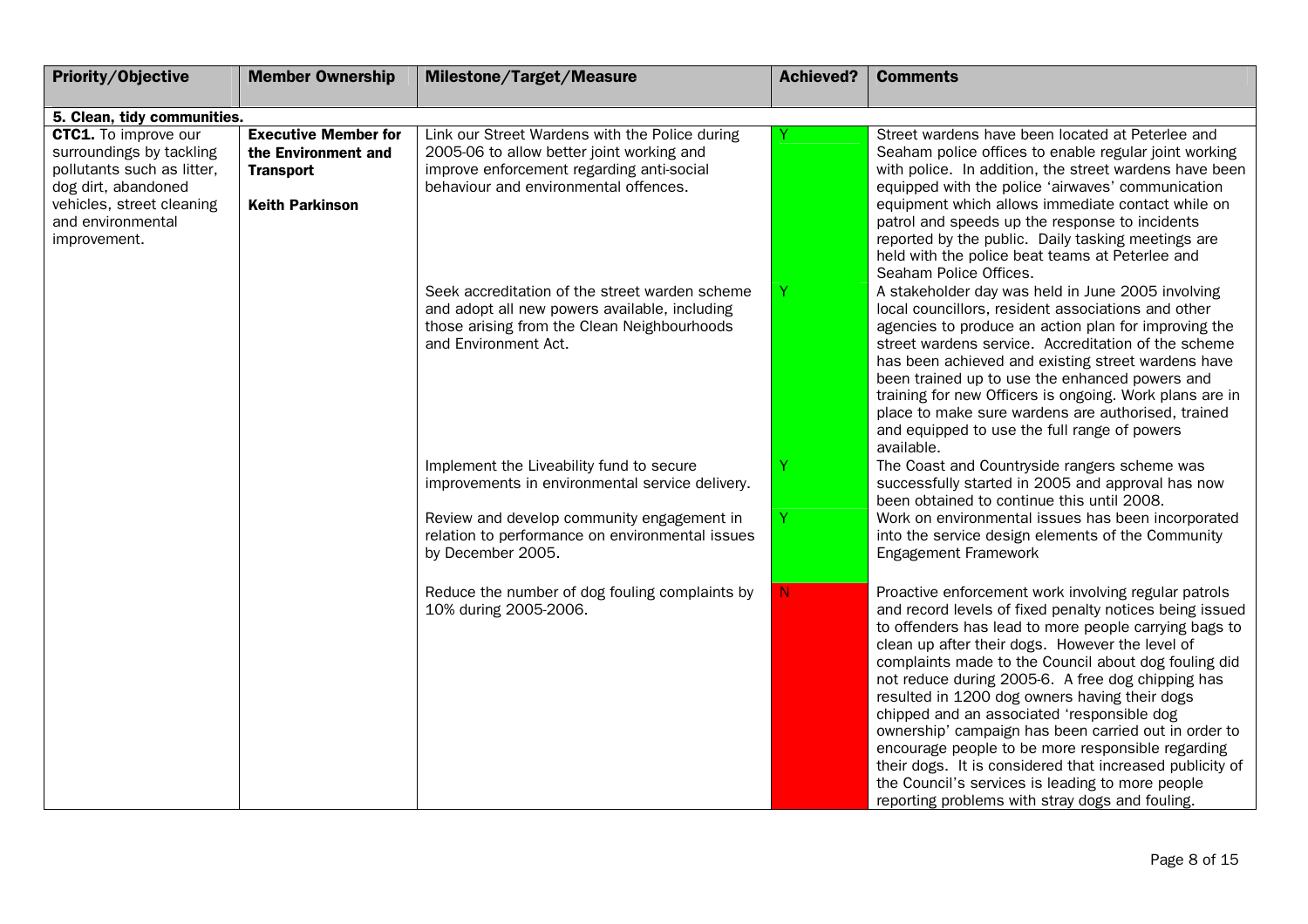|                                                                                                                                                                  |                                                                                                  | Seek to give council staff DVLA powers to<br>prosecute owners of untaxed vehicles to allow us<br>to tackle 'grot spots' and potential arson even<br>more quickly.                                                               | Target<br>revised as<br>joint<br>working<br>more<br>successful | This was put on hold as joint working with DVLA was<br>more successful. Vehicle arson has reduced to 9 in<br>2006/7 from 183 in 2002/3                                                                                                                                                                  |
|------------------------------------------------------------------------------------------------------------------------------------------------------------------|--------------------------------------------------------------------------------------------------|---------------------------------------------------------------------------------------------------------------------------------------------------------------------------------------------------------------------------------|----------------------------------------------------------------|---------------------------------------------------------------------------------------------------------------------------------------------------------------------------------------------------------------------------------------------------------------------------------------------------------|
|                                                                                                                                                                  |                                                                                                  | Programme 20 joint patrols a year with DVLA<br>officers.                                                                                                                                                                        |                                                                | This target has been achieved as described above.                                                                                                                                                                                                                                                       |
|                                                                                                                                                                  |                                                                                                  | Adopt a District of Easington Nuisance Vehicle<br>Strategy by December 2005 and increase the<br>number of staff engaged in patrolling and<br>reporting abandoned vehicles.                                                      | Ÿ.                                                             | The strategy has been developed and sets out the<br>Councils plans for reducing vehicle nuisance across<br>the District.                                                                                                                                                                                |
|                                                                                                                                                                  |                                                                                                  | Build on the strong partnerships with our Town<br>and Parish Council's through joint initiatives<br>covering grounds maintenance and environmental<br>options.                                                                  | Y                                                              | A number of partnership schemes have been<br>developed to maximise resources in improving the<br>local environment. This is leading to improvements<br>and efficiencies in maintenance of flower beds etc,<br>and in grass cutting.                                                                     |
|                                                                                                                                                                  |                                                                                                  | To set a target of 100 spot fines for fouling and<br>100 spotfines for litter/fly tipping during 2005-6.                                                                                                                        | Reviewed,<br>more<br>proactive<br>work<br>carried out          | We fell short of these targets achieving 96 spot fines<br>for dog fouling offences and 82 for littering in 20-<br>05/6. In 2006/7 achieved 74 against target of 120<br>for dog fouling (concentrated on dog chipping for<br>1400 dogs) Littering - target 120, achieved 128                             |
|                                                                                                                                                                  |                                                                                                  | Develop the District of Easington Environmental<br>Education Strategy by September 2005.                                                                                                                                        |                                                                | Overtaken by Pride in Easington scheme which<br>includes comprehensive educational programme                                                                                                                                                                                                            |
|                                                                                                                                                                  |                                                                                                  | Develop plans for a zonal system of working to<br>improve the co-ordination of services in order to<br>keep our neighbourhoods cleaner. Achieve top<br>quartile best value performance for street<br>cleanliness by March 2006. | Y.                                                             | Zonal working arrangements were launched in April<br>2006 leading to efficiencies and service<br>improvements in street cleansing. 4 new "clean and<br>green" teams have been set up, operating on an area<br>basis in conjunction with enforcement teams to<br>maximise the impact.                    |
| <b>CTC2.</b> To improve, protect<br>and sustain the natural<br>environment by reducing<br>waste, in=creasing<br>recycling, protecting<br>wildlife and conserving | <b>Executive Member for</b><br>the Environment and<br><b>Transport</b><br><b>Keith Parkinson</b> | Increase the amount of waste recycled to 18% by<br>April 2006, 21.5%by April 2007 and 25 % by<br>April 2008.                                                                                                                    |                                                                | Major improvements in recycling rates have been<br>achieved by setting up a garden waste collection and<br>composting service, increasing use of the kerb-it<br>scheme through educational and awareness raising<br>schemes. We achieved 26.9% recycling rates during<br>2005/06 and 34% during 2006/7. |
| resources.                                                                                                                                                       |                                                                                                  | Increase the usage of the Council's trade refuse<br>collection service by 5% per annum, developing a<br>strategy by March 2006.                                                                                                 |                                                                | A number of large contacts have been secured which<br>has helped achieved this target.                                                                                                                                                                                                                  |
|                                                                                                                                                                  |                                                                                                  | Consider the availability of funding to increase<br>the kerbside green waste recycling scheme by<br>December 2005.                                                                                                              |                                                                | The green waste collection scheme was extended to<br>an additional 600 houses.                                                                                                                                                                                                                          |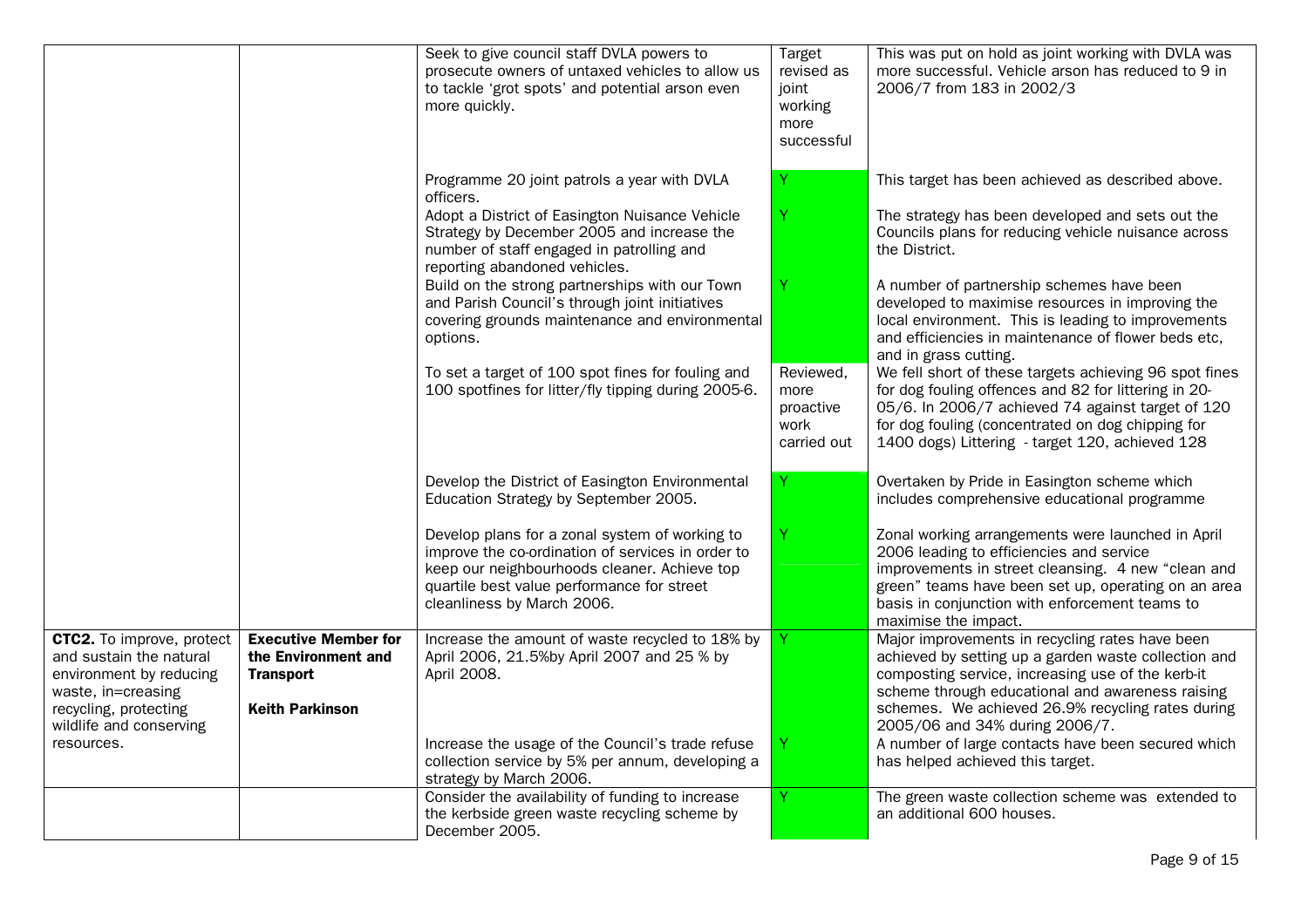|                                                                      |                                                                 | Fully implement to furniture recycling facility in<br>conjunction with the East Durham partnership by<br>December 2005. |                                     | This scheme was successfully launched and is<br>diverting a significant amount of waste furniture from<br>landfill by repairing it for reuse. It is now proposed to<br>seek funding to extend the service to cover fridges,<br>freezers, washers and cookers etc. |
|----------------------------------------------------------------------|-----------------------------------------------------------------|-------------------------------------------------------------------------------------------------------------------------|-------------------------------------|-------------------------------------------------------------------------------------------------------------------------------------------------------------------------------------------------------------------------------------------------------------------|
|                                                                      |                                                                 | Complete a survey of the top ten contaminated<br>land sites.                                                            |                                     | The survey has been completed ahead of the<br>government's timetable for this work.                                                                                                                                                                               |
|                                                                      |                                                                 | Promote recycling and "care for your area" in<br>schools and educational establishments.                                |                                     | A number of recycling promotional events have been<br>held and external funding has been secured to carry<br>out a 'pledge to recycle' scheme giving rewards to<br>children recycling in schools across the District.                                             |
| <b>CTC3.</b> To encourage the<br>use of renewable energy<br>sources. | <b>Executive Member for</b><br>the Environment and<br>Transport | Develop a Climate Change Action Plan by April<br>2006.                                                                  | In part -<br>target date<br>revised | We have worked in partnership with the Centre for<br>Sustainable energy to produce a draft district wide<br>Climate Change action plan. The plan is now in the<br>process of formal corporate approval and has already                                            |
|                                                                      | <b>Cliff Duff</b>                                               |                                                                                                                         |                                     | won accolades from Central Government. The Climate<br>Change Minister has provided the foreword to the<br>plan.                                                                                                                                                   |

| <b>Priority/Objective</b>                                                                                                                                                           | <b>Member Ownership</b>                                                                    | <b>Milestone/Target/Measure</b>                                                                                                                                                                                                                        | <b>Achieved?</b>              | <b>Comments</b>                                                                                                                                                                                                                                                                 |
|-------------------------------------------------------------------------------------------------------------------------------------------------------------------------------------|--------------------------------------------------------------------------------------------|--------------------------------------------------------------------------------------------------------------------------------------------------------------------------------------------------------------------------------------------------------|-------------------------------|---------------------------------------------------------------------------------------------------------------------------------------------------------------------------------------------------------------------------------------------------------------------------------|
| 6. Better Transport.                                                                                                                                                                |                                                                                            |                                                                                                                                                                                                                                                        |                               |                                                                                                                                                                                                                                                                                 |
| <b>BT1.</b> To promote<br>improved infrastructure<br>and enhance traffic<br>management to secure<br>better access to homes,<br>work and leisure by a<br>range of different types of | <b>Executive Member for</b><br>the Environment and<br><b>Transport</b><br><b>Peter Coe</b> | Secure approval for the East Durham Link road<br>and provide access to the proposed Hawthorn<br>Business Park by April 2008.<br>Lobby appropriate agencies to improve use and<br>access to the Sunderland to Hartlepool railway<br>link by April 2006. | Ongoing                       | Secured funding for Prestige Industrial estate at<br>Hawthorn, to be completed October 2008<br>ED Link Road stage $2$ – target to secure funding by<br>2010<br>Continued efforts to raise profile of local halts via<br>Northern Way, City Regions, transport and CCC<br>forums |
| transport, reducing the<br>need to travel.                                                                                                                                          |                                                                                            | Secure improved local bus facilities in Seaham<br>town centre by March 2008                                                                                                                                                                            | <b>Revised</b><br>target date | Improved Bus facilities incorporated and agreed within<br>Seaham Town Centre Retail development planning<br>application. Target for completion - September 2008                                                                                                                 |
|                                                                                                                                                                                     | <b>Peter Coe/Graeme</b><br><b>Reed</b>                                                     | Encourage investment in cycling improvement in<br>key developments of the district by April 2007.                                                                                                                                                      |                               | Seaham Colliery redevelopment, Seaham Town<br>Centre, Crimdon, Vane Tempest redevelopment                                                                                                                                                                                       |
| BT2. To ensure a<br>comprehensive and<br>effective physical and<br>technological<br>infrastructure.                                                                                 | <b>Executive Member for</b><br>the Environment and<br>Transport<br><b>David Temple</b>     | Implement the government's free concessionary<br>fare travel scheme by April 2006.                                                                                                                                                                     | $\mathbf{v}$                  |                                                                                                                                                                                                                                                                                 |

.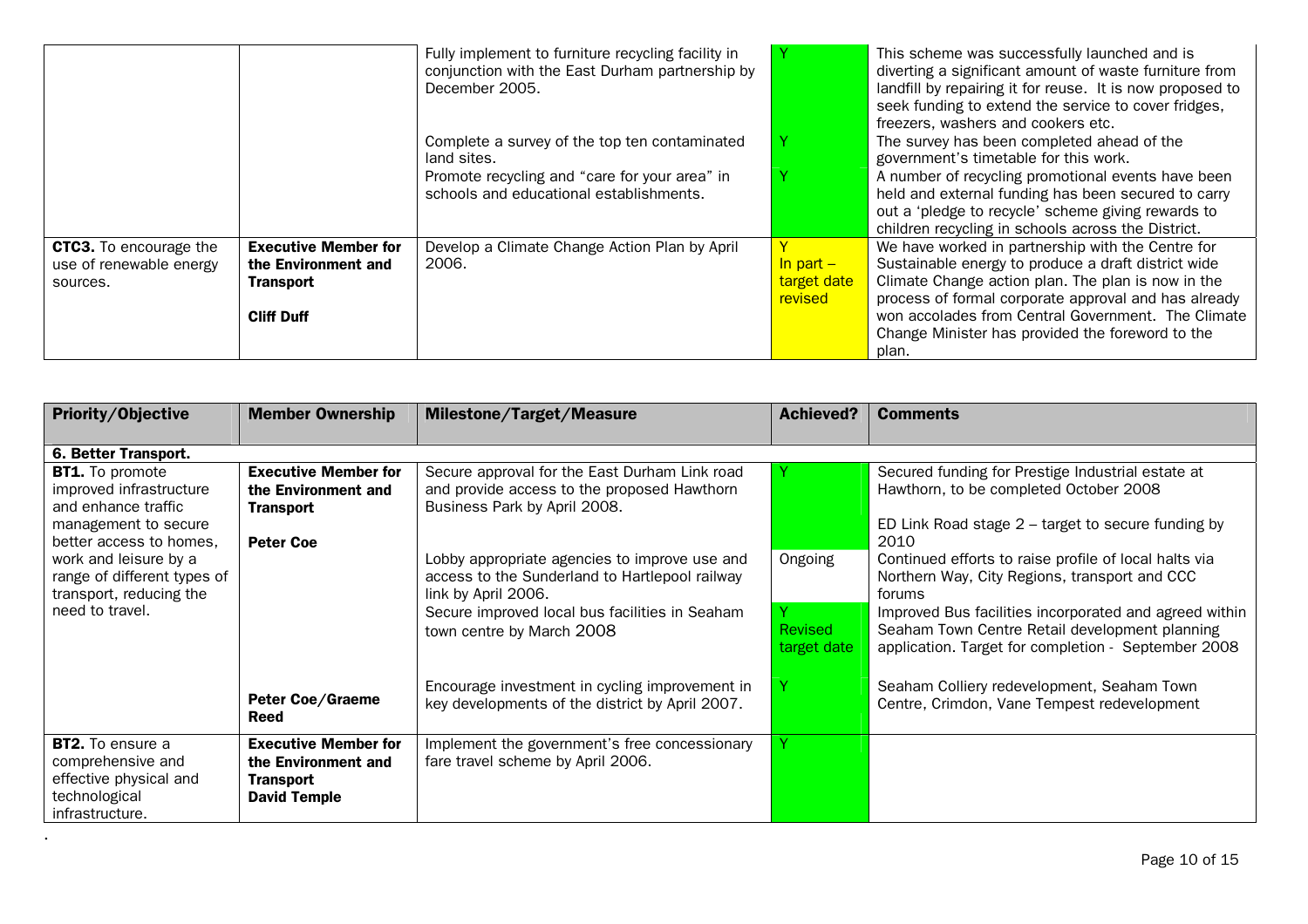| Priority/Objective                                     | <b>Member Ownership</b>                                               | <b>Milestone/Target/Measure</b>                                                                                                                                                                                                                           | <b>Achieved?</b> | <b>Comments</b>                                                                                                                                                                                                                                                                                                                                                                                            |
|--------------------------------------------------------|-----------------------------------------------------------------------|-----------------------------------------------------------------------------------------------------------------------------------------------------------------------------------------------------------------------------------------------------------|------------------|------------------------------------------------------------------------------------------------------------------------------------------------------------------------------------------------------------------------------------------------------------------------------------------------------------------------------------------------------------------------------------------------------------|
| 7. Making the District safe.                           |                                                                       |                                                                                                                                                                                                                                                           |                  |                                                                                                                                                                                                                                                                                                                                                                                                            |
| <b>MDS1.</b> To reduce crime<br>and the fear of crime. | <b>Executive Member for</b><br><b>Community and</b><br><b>Culture</b> | Reduce burglaries to 8 per 1,000 Households by<br>March 2008.<br>Reduce recorded crime to 74.5 per 1,000                                                                                                                                                  | N.<br>N          | 2006/7 11.9 days. This target was a stretch one,<br>overall burglaries have come down in the last 2 years.<br>CSP target is 11.6 by 2007/8, on target to achieve<br>Behind target. 2006/7 out turn is 98.1. Indicator                                                                                                                                                                                      |
|                                                        | <b>Steve Arkley</b>                                                   | population by April 2007.                                                                                                                                                                                                                                 |                  | heavily influenced by changes in recording practices of<br>Durham Constabulary regarding Violent Crime. Crime<br>remains below the national average.                                                                                                                                                                                                                                                       |
|                                                        |                                                                       | Reduce vehicle crime per 1,000 population to 9<br>by March 2008.                                                                                                                                                                                          | Ongoing          | Behind target. 2006/7 out turn is 11.7 Stretch target<br>was 10.5. Although behind the Stretch Target Vehicle<br>Crime has fallen 24% since 2003/4                                                                                                                                                                                                                                                         |
|                                                        |                                                                       | Reduce Criminal Damage by 6% by April 2008.                                                                                                                                                                                                               | Ongoing          | Behind target. 2006/7 out turn is 29.8. Target is to<br>reduce the 2003/4 baseline of 25.6 by 6% by 2008.                                                                                                                                                                                                                                                                                                  |
|                                                        |                                                                       | Reduce levels of daylight fear of crime to 20% by<br>April 2007.                                                                                                                                                                                          | N.               | Behind target. Reduction of 21% in people who feel<br>safe when walking in their neighbourhoods after dark                                                                                                                                                                                                                                                                                                 |
|                                                        |                                                                       | Reduce the after dark levels of fear of crime to<br>30% by April 2007.                                                                                                                                                                                    | N.               | Behind target. Reduction of 7% in people who feel<br>safe when walking in their neighbourhood during the<br>day.                                                                                                                                                                                                                                                                                           |
|                                                        |                                                                       | Reduce youths causing annoyance complaints<br>reported to the police and council per 1,000<br>population to 90 by April 2008.                                                                                                                             | N.               | Behind target. Baseline of 41.5 established for<br>2003/4.2006/7 out turn shows little change with a<br>rate of 41.9.<br>Reduce % of residents affected by anti social<br>behaviour by 6% by April 2009<br>On target. Baseline of 72% established for 2006/7.<br>Second survey to take place in 2008 but local<br>comparative surveys indicate a reduction in public<br>concerns re anti social behaviour. |
|                                                        |                                                                       | Co-ordinate the Street Wardens with the Police<br>Beat Officers and Community Support Officers<br>(PCSO's) to deliver a joint service improvement to<br>communities with an increase in the presence of<br>authority at neighbourhood level by June 2005. |                  | Joint working arrangements between the police beat<br>officers and PCSOs have been established. This<br>involves joint tasking meetings to ensure complaints<br>are allocated to the most appropriate team for<br>investigation and that full use is made of the National<br>Intelligence model for crime data.                                                                                            |
|                                                        | <b>Keith Parkinson</b>                                                | Upgrade the security of 400 vulnerable<br>households with door, window and lighting<br>improvements by April 2006.                                                                                                                                        |                  | Achieved. 565 vulnerable properties upgraded with<br>additional security.                                                                                                                                                                                                                                                                                                                                  |
|                                                        | <b>Steve Arkley</b>                                                   | Establish a re deployable CCTV system which can<br>be used to tackle crime and anti-social behaviour<br>problems across the district by September 2005.                                                                                                   |                  | January 2007                                                                                                                                                                                                                                                                                                                                                                                               |
|                                                        |                                                                       | Extend the Priority Policing Area from Eden Hill to<br>include the Wingate ward by June 2005.                                                                                                                                                             |                  | Extended area in place June 2005                                                                                                                                                                                                                                                                                                                                                                           |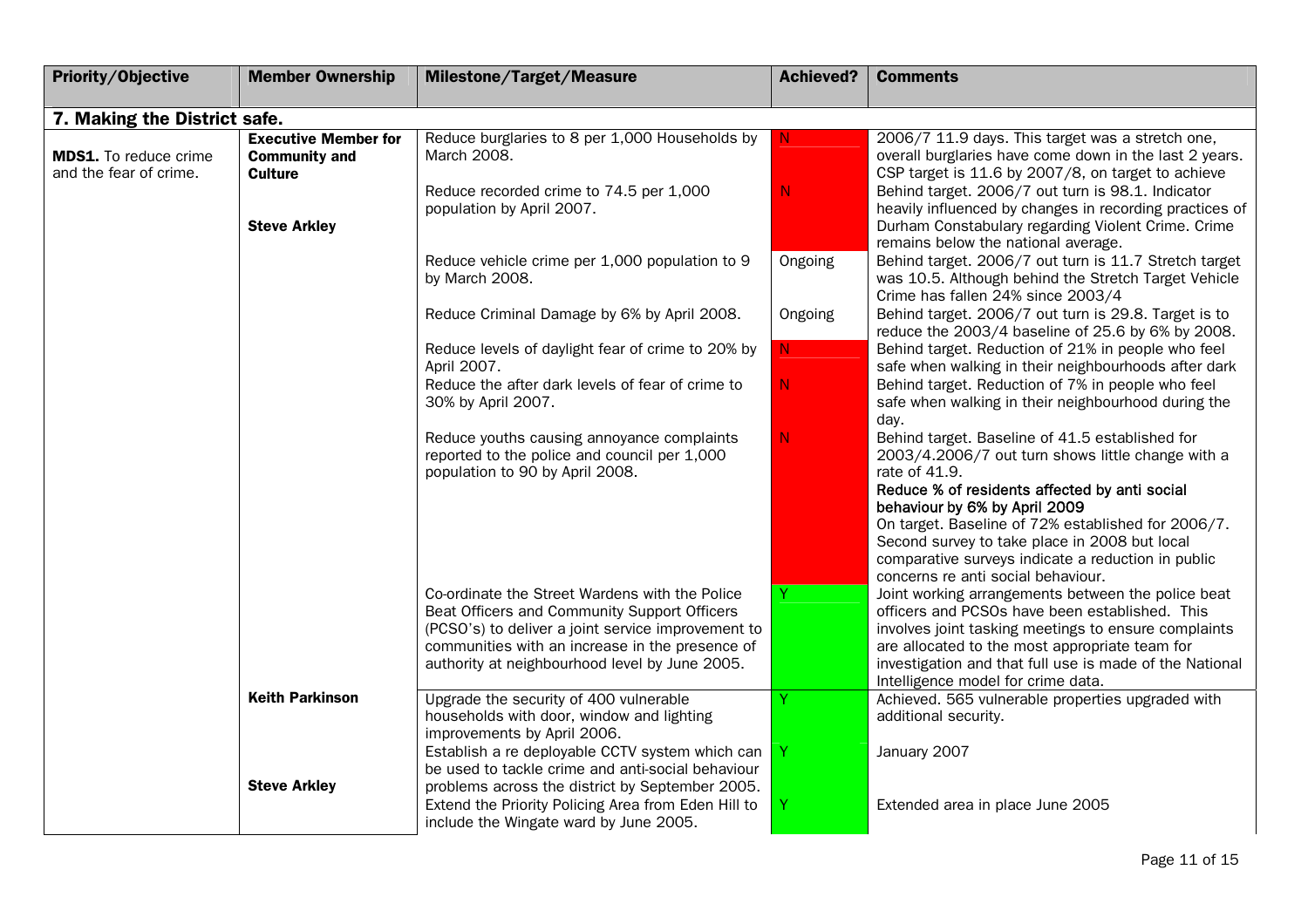|                                                      |                                                        | Restructure the Community Safety partnership to<br>increase its' reactive capacity to tackle problems<br>as they occur with a multi-agency "Tactical and<br>Tasking" by September 2005.                                                                                      |   | Fortnightly tasking and co-ordinating meetings<br>established to increase multi agency working at<br>operational level.                                                                                    |
|------------------------------------------------------|--------------------------------------------------------|------------------------------------------------------------------------------------------------------------------------------------------------------------------------------------------------------------------------------------------------------------------------------|---|------------------------------------------------------------------------------------------------------------------------------------------------------------------------------------------------------------|
|                                                      |                                                        | Carry out a review of the Crime and Disorder<br>Strategy, to ensure that all the relevant partner<br>agencies are effectively contributing to its'<br>outcomes by September 2005.<br>Review procedures for tackling domestic violence<br>in line with government procedures. |   | Performance management Framework established to<br>monitor involvement of all partners<br>The Domestic Violence Forum has increased its<br>capacity with an outreach service to outlying<br>communities.   |
|                                                      | <b>Keith Parkinson</b>                                 | Carry out an audit of organisations and agencies<br>affected by graffiti problems with a view to<br>setting up Service Level Agreements with them in<br>order to jointly approach and tackle graffiti.                                                                       |   | SLA agreed with Northumbria Water Authority, work<br>with others ongoing. Enforcement procedures being<br>developed to serve Graffit removal notices where<br>SLA's don't exist                            |
|                                                      |                                                        | Remove offensive graffiti within 24 hours and<br>reduce the total graffiti with the District by 50%<br>by March 2006.                                                                                                                                                        | Υ | This target has achieved by diverting resources and<br>securing funding to set up a dedicated graffiti removal<br>team with state of the art equipment. Over 80% of<br>existing graffiti has been removed. |
| <b>MDS3.</b> To support and<br>engage our residents. | <b>Executive Member for</b><br><b>Social Inclusion</b> | Engage young people in a positive way to reduce<br>the amount of graffiti in the District by April 2006<br>and as a result improve environmental well                                                                                                                        |   | A previous campaign with DJ's from TFM going into<br>schools and carrying out workshops was very<br>successful                                                                                             |
|                                                      | <b>Keith Parkinson</b>                                 | being.                                                                                                                                                                                                                                                                       |   | We have concentrated on the enforcement side to<br>encourage a cleaner environment and reduced the<br>amount of graffiti present in the district by 80%                                                    |
|                                                      |                                                        |                                                                                                                                                                                                                                                                              |   | Pride in Easington                                                                                                                                                                                         |
|                                                      | <b>Steve Arkley</b>                                    | Complete a programme of projects under<br>Restoring Reassurance to bolster public<br>confidence in our efforts to reduce crime and the<br>fear of crime by April 2006.                                                                                                       |   | Together Action campaign supported by publicity<br>initiatives which have increased public awareness of<br>the partnership.                                                                                |
|                                                      |                                                        | Engage 50 young people in the 2Positive<br>Futures" programme by March 2006.                                                                                                                                                                                                 |   | 100 at risk young people engaged.                                                                                                                                                                          |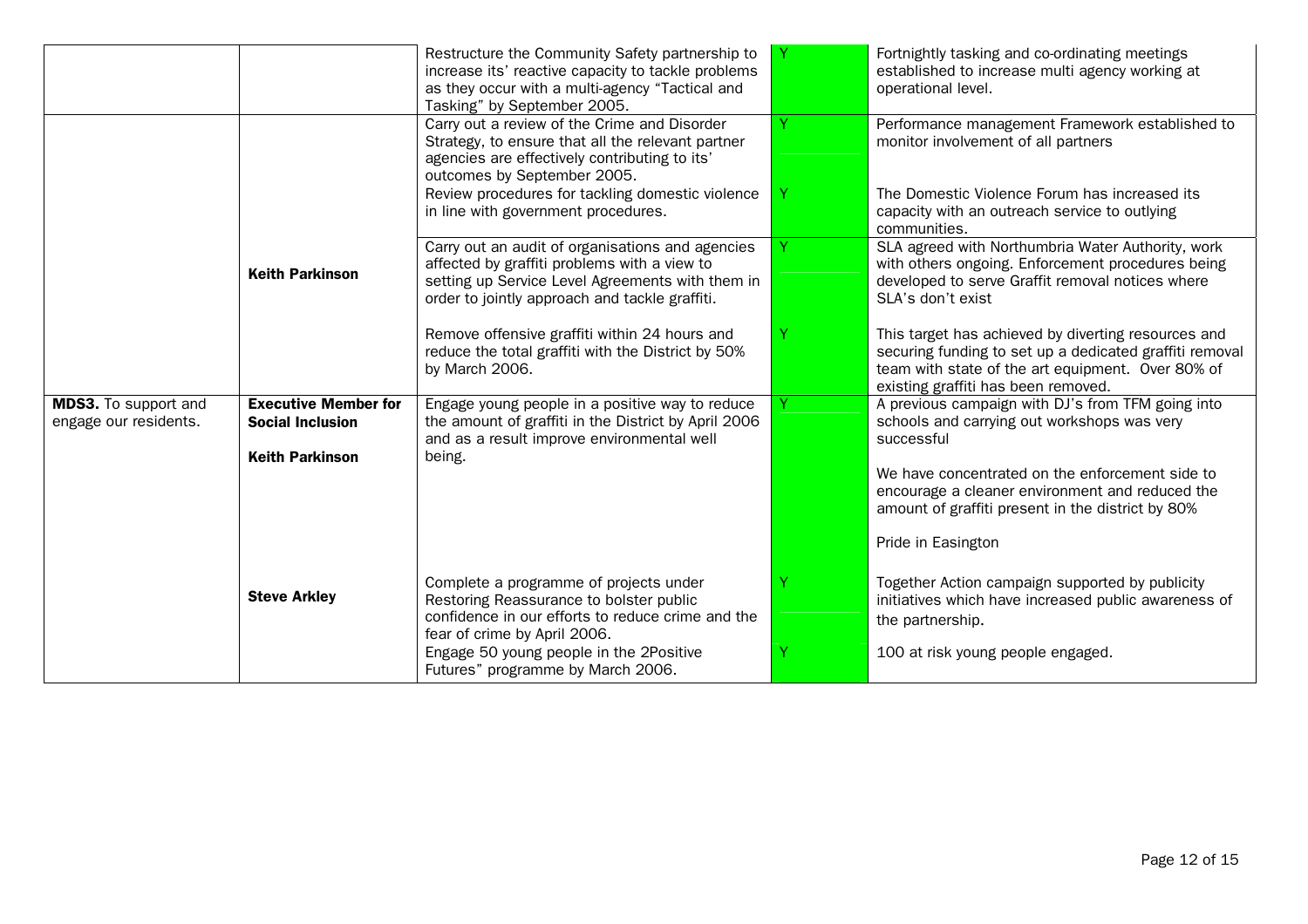| <b>Priority/Objective</b>                                                                        | <b>Member Ownership</b>                                                | Milestone/Target/Measure                                                                                                                                                                                                                                                                                                              | <b>Achieved?</b> | <b>Comments</b>                                                                                                                                                                                                                                               |
|--------------------------------------------------------------------------------------------------|------------------------------------------------------------------------|---------------------------------------------------------------------------------------------------------------------------------------------------------------------------------------------------------------------------------------------------------------------------------------------------------------------------------------|------------------|---------------------------------------------------------------------------------------------------------------------------------------------------------------------------------------------------------------------------------------------------------------|
| 8. Building a healthy community.                                                                 |                                                                        |                                                                                                                                                                                                                                                                                                                                       |                  |                                                                                                                                                                                                                                                               |
| <b>BHC1.</b> To promote and<br>encourage improved<br>access to healthcare and<br>healthy living. | <b>Executive Member for</b><br><b>Health</b><br><b>Keith Parkinson</b> | implement the Heartbeat Award or a similar<br>award in workplaces in the District by December<br>2005.                                                                                                                                                                                                                                |                  | The Heartbeat Award scheme was launched and to<br>date 4 catering premises have reached an acceptable<br>standard regarding hygiene, nutritional nature of food<br>and smoking control by December 2005. Number of<br>premises has increased to 10 (March 07) |
|                                                                                                  | <b>Anna Lynch</b>                                                      | Undertake a joint needs assessment with the<br>PCT to determine how services can be improved<br>for our black and ethnic minority groups by April<br>2006.                                                                                                                                                                            |                  | Incorporated into Impact Needs Assessments Work<br>programme                                                                                                                                                                                                  |
|                                                                                                  |                                                                        | Continue to work with the Primary Care Trust on<br>the development of high quality premises for the<br>delivery of local health services.                                                                                                                                                                                             |                  | The Council continues to offer high level support to<br>the new PCT in relation to its Estates strategy.                                                                                                                                                      |
|                                                                                                  |                                                                        | Consider ways of improving access by means of<br>better transport to health services across the<br>district.                                                                                                                                                                                                                          | Y                | The LSP sub group of the district wide Transport Group<br>focuses on the issues of transport and health. Joint<br>work with a range of partners continues.<br>Concessionary fares scheme                                                                      |
|                                                                                                  |                                                                        | Support the Primary Care Trust in the<br>developments arising from the implementation of<br>the Easington Primary, Community and<br><b>Emergency Care Strategy.</b>                                                                                                                                                                   | Ÿ                | The first Integrated Team is operational in the North of<br>the district. Area delivery arrangements of new PCT                                                                                                                                               |
|                                                                                                  | Anna Lynch/Richard<br><b>Prisk/Oliver Sherratt</b>                     | Work with the Primary Care Trust to deliver new<br>health improvement programmes resulting from<br>Choosing Health: Making Healthier Choices Easier.<br>This includes the new Health Trainers who will be<br>recruited from our communities and will become key<br>leaders in helping local people to choose healthier<br>lifestyles. | Ÿ                | The PCT has recruited six Health Trainers. Their<br>induction involves partnership work with relevant<br>council provided or commissioned services.                                                                                                           |
|                                                                                                  | <b>Reg Gott</b>                                                        | Make sure that our workforce has opportunities<br>to improve health at work.                                                                                                                                                                                                                                                          | Ÿ                | Free health checks. Ongoing work with PCT :- 'working for<br>health', smoking cessation and smoke free Easington.<br>Also employee health survey being analysed to inform<br>next steps.                                                                      |
| <b>BHC2.</b> To develop council<br>services and partnerships<br>that improve the health of       | <b>Executive Member for</b><br><b>Health</b>                           | Review our commitments and contributions to<br>improving health in the district in light of the PSA<br>targets and the Choosing Health White Paper by                                                                                                                                                                                 |                  | Incorporated into the LAA outcomes                                                                                                                                                                                                                            |
| residents.                                                                                       | <b>Anna Lynch</b>                                                      | April 2006.<br>Produce a feasibility report on the development<br>of a Joint Health Improvement Unit for the district<br>by April 2006.                                                                                                                                                                                               | Reviewed         | In the light of PCT reconfiguration.                                                                                                                                                                                                                          |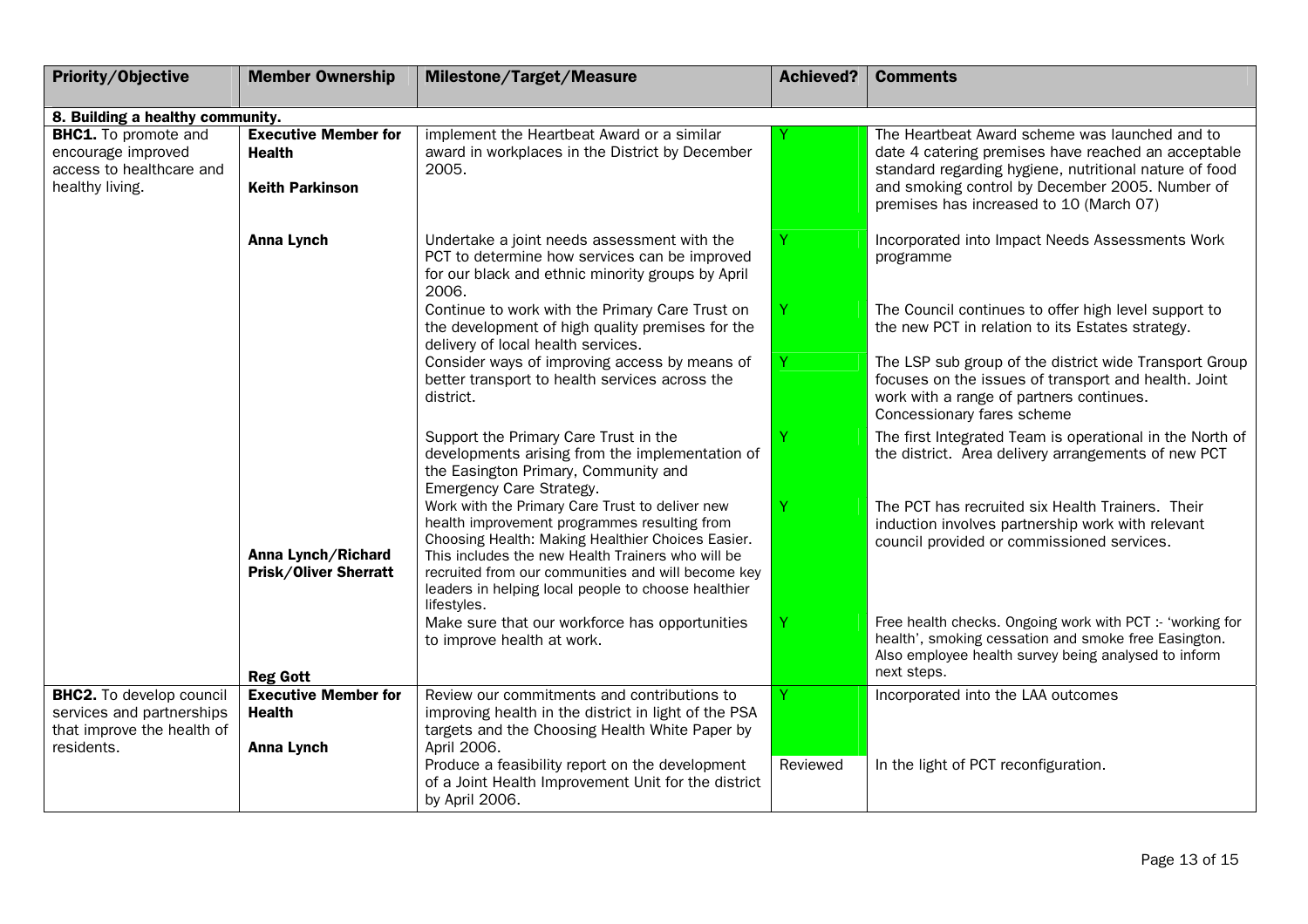|                                                                                                                    | <b>Anna Lynch</b>                                                                            | Develop our role on the new Adult Community<br>Care Partnership Board to explore integrating the<br>community services we deliver with those<br>delivered by the Primary Care Trust and Social<br>Care and Health.                                          |                               | Service delivery being advanced by the new PCT                                                                                                                                                                         |
|--------------------------------------------------------------------------------------------------------------------|----------------------------------------------------------------------------------------------|-------------------------------------------------------------------------------------------------------------------------------------------------------------------------------------------------------------------------------------------------------------|-------------------------------|------------------------------------------------------------------------------------------------------------------------------------------------------------------------------------------------------------------------|
|                                                                                                                    | <b>Steve Arkley</b>                                                                          | Develop a district Action Plan with partners, to<br>implement the Active Communities Programme<br>by December 2006.                                                                                                                                         | Y                             | Working in partnership with the PCT to create active<br>communities in Easington.                                                                                                                                      |
|                                                                                                                    | <b>Anna Lynch</b>                                                                            | Take forward an Action Plan with Partners, to<br>reduce smoking in the district, under the<br>umbrella of the Smoke Free North East<br>Programme by April 2006.                                                                                             | Y                             | A district wide Smoke Free Easington Alliance<br>established. The Council has implemented a smoke<br>free policy for staff, visitors and contractors.                                                                  |
|                                                                                                                    | <b>Steve Arkley</b>                                                                          | Co-ordinate the delivery of the cultural strategy<br>action plan targets by April 2007, improving well<br>being by engaging the community in sport and<br>cultural issues.                                                                                  | Y                             | Initiatives in place to increase the number and range<br>of opportunities to engage in cultural activity in the<br>district                                                                                            |
|                                                                                                                    | <b>Anna Lynch</b>                                                                            | Be fully involved with the Local Action Plan,<br>endorsed by the LSP and led by the Health<br>Improvement Group, to establish a community<br>based Weight Management Service to reduce<br>rates of obesity and those who are overweight in<br>the district. |                               | Continue to work in partnership on this issue. The<br>Council's sport and recreation team play an important<br>role.                                                                                                   |
|                                                                                                                    |                                                                                              | Support the Primary care Trust and partners in<br>the implementation of agenda 21, particularly<br>addressing procurement issues.                                                                                                                           |                               | Taken forward by the LSP                                                                                                                                                                                               |
|                                                                                                                    |                                                                                              | Explore a partnership approach to addressing the<br>health needs of homeless people in the district.                                                                                                                                                        |                               | The Council and PCT are both members of the district<br>wide LSP Homelessness group.                                                                                                                                   |
| <b>BHC3.</b> To improve,<br>promote and encourage<br>the use of locally<br>accessible, high quality<br>open space. | <b>Executive Member for</b><br>the Environment and<br><b>Transport</b><br><b>Graeme Reed</b> | Collate the results of the Open Space Audit and<br>develop a Green Space Strategy by March 2006<br>to improve the quality and availability of our open<br>spaces while their full use.                                                                      | <b>Target date</b><br>slipped | Brownfield work completed first. Consultation has<br>taken place with stakeholders and residents. Draft<br>Strategy being finalized. Adoption by Council planned<br>for December 2007. To be fully integrated into LDF |